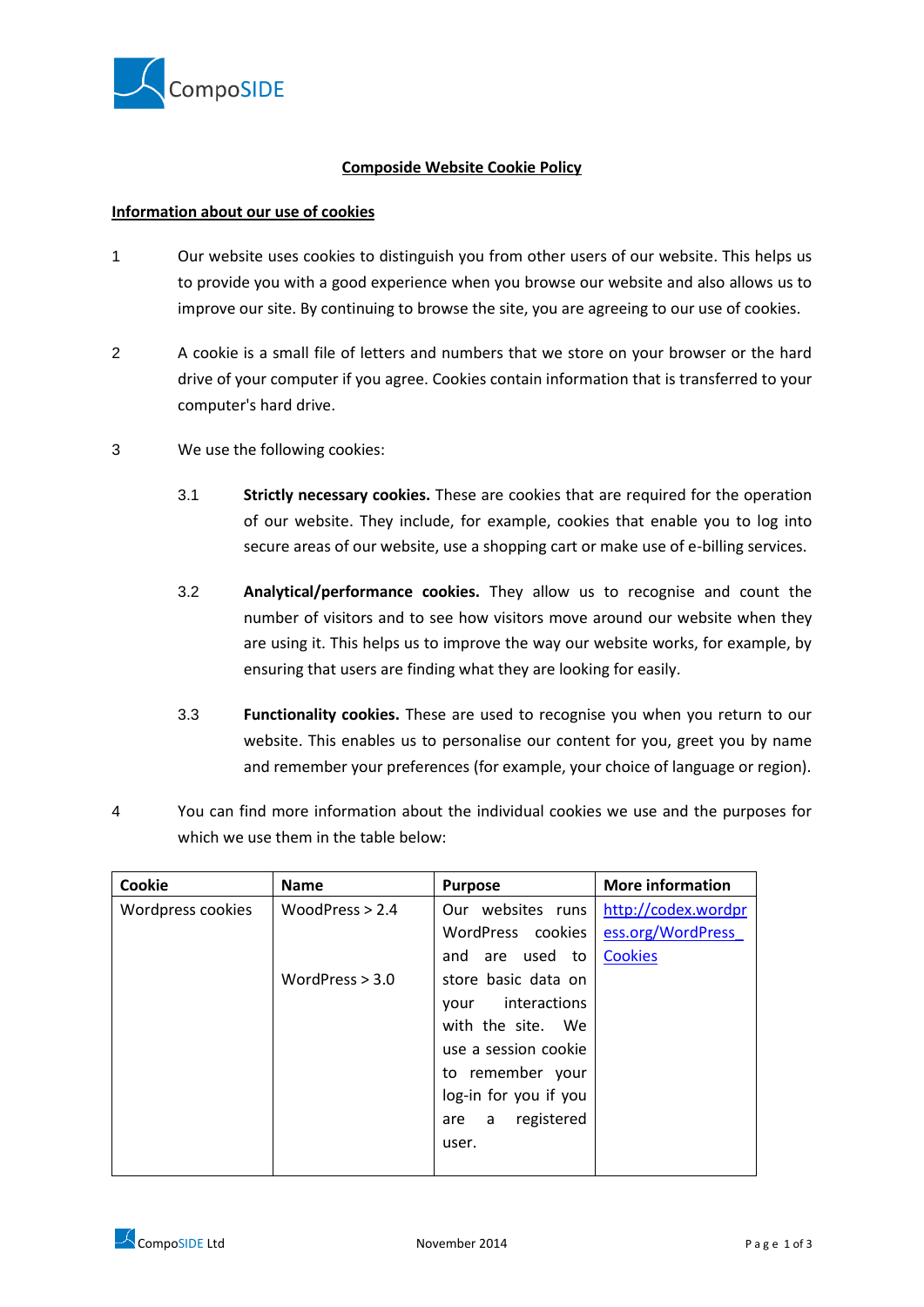

|                  |              | This cookie enables<br>us to:<br>Recognise<br>you<br>$\bullet$<br>when you return                                                                                                                                                                                                                        |                                             |
|------------------|--------------|----------------------------------------------------------------------------------------------------------------------------------------------------------------------------------------------------------------------------------------------------------------------------------------------------------|---------------------------------------------|
|                  |              | to our site.<br>Allow you to use<br>our site in a way<br>that makes your<br>browsing<br>experience<br>more<br>convenient,<br>for<br>example,<br>by<br>allowing you to<br>store items in an<br>electronic<br>shopping basket<br>between visits.<br>If you register<br>with<br>us<br>or<br>complete<br>our |                                             |
|                  |              | online forms, we<br>will use cookies<br>remember<br>to<br>details<br>your<br>during<br>your<br>current<br>visit,<br>and any future<br>provided<br>visits<br>the cookie was<br>not deleted in<br>the interim.                                                                                             |                                             |
| Google Analytics | Analytics.js | Google<br>We<br>use<br>Analytics to collect                                                                                                                                                                                                                                                              | https://developers.g<br>oogle.com/analytics |
|                  | ga.js        | information<br>about<br>visitor behaviour on<br>our website. Google                                                                                                                                                                                                                                      | /devguides/collectio<br>n/analyticsjs/co    |
|                  | urchin.js    | Analytics<br>stores<br>information<br>about<br>what<br>pages<br>you<br>visit, how long you<br>are on the site, how<br>you got here and                                                                                                                                                                   |                                             |